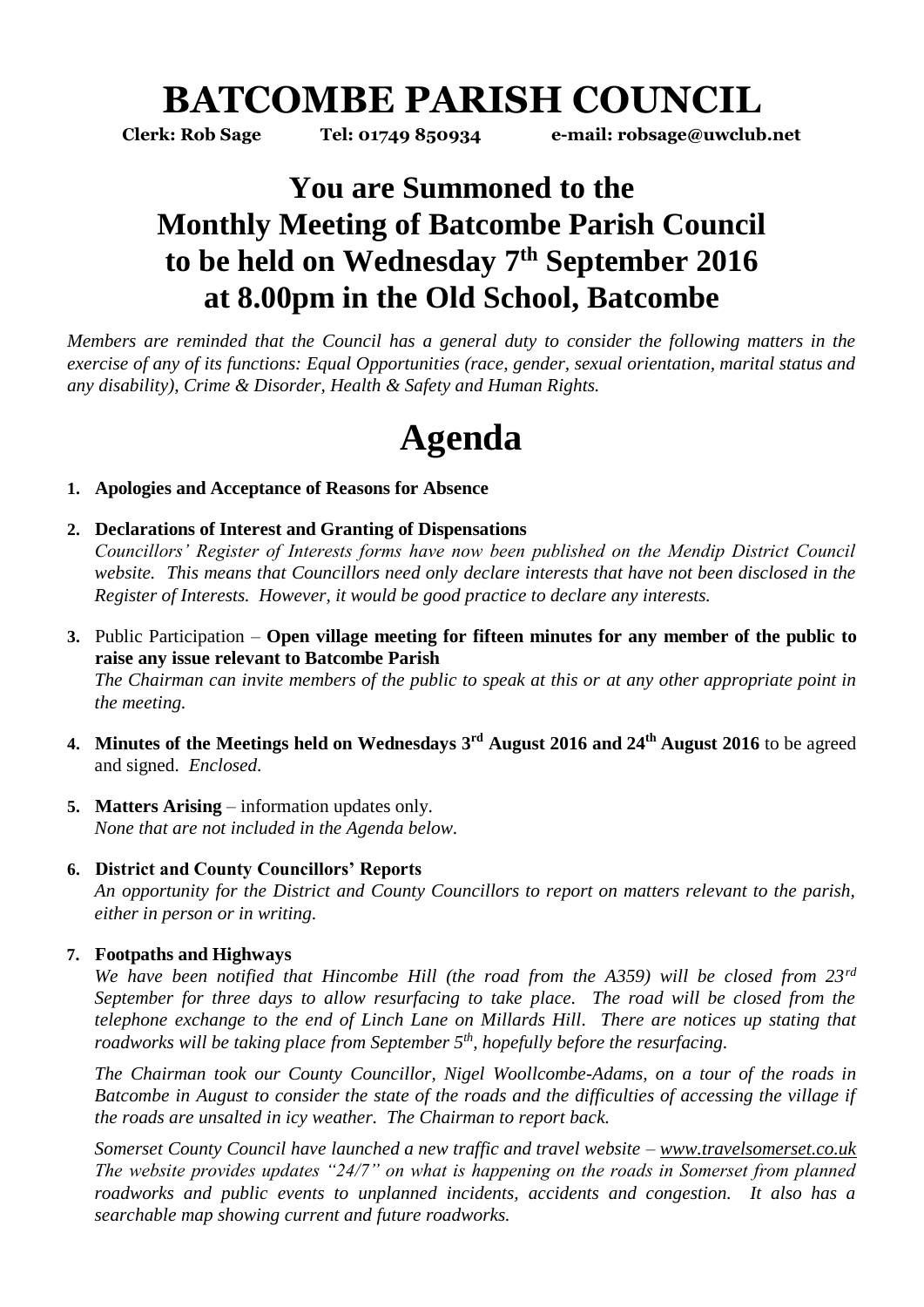#### **8. Pilot Market Day Bus to Frome**

*The Chairman to update on developments for the planned pilot for a market day bus to Frome on a Wednesday due to begin in September.* 

#### **9. Allotments**

*We have received a request to rent the allotment that will become vacant in November from a resident of Kale Street. The allotment rents become due in November.*

#### **10. Westcombe Telephone Kiosk**

*John Sommer reports that the light in the telephone kiosk at Westcombe is not working. Changing the fluorescent tubes has not worked, so we will need to get an electrician to look at it. John has secured the lamp cover which was loose and turned off the power supply. The kiosk belongs to the Parish Council, although BT currently provide the power for the light.*

#### **11. Playground**

**Maintenance Report and Fence –** *Thanks to Justin Witcombe and Antony Slocombe for repairing the leak in the drinking fountain. The repair was temporary and held during the Fete but the drinking fountain is now leaking again. A replacement unit would need to be shipped from America, but Justin is hoping to find a compatible washer on the internet. The water bill for the six months to July indicates that 20 cubic metres of water were used in that period (that is 20,000 litres or 4,500 gallons). This was probably a result of the tap being left on overnight in the bus shelter. (The leak in the water fountain only developed in August.) The Council may wish to consider options for preventing the tap being left on in future. The Chairman proposes that the work agreed to attach a drain to the drinking fountain be undertaken as soon as possible.* 

*The Playing Field was inspected after the Annual Fete and it was left in a good condition considering the number of people at the Fete. Rob Jones, who was organising the Fete, thanked the Parish Council for its help. It was noted that the ground in the Playing Field is now quite bumpy (possibly as a result of the heifers getting into the Playing Field earlier in the summer). The Chairman notes that the proposed rolling of the Playing Field surface in the Spring was not undertaken and proposes that a "To Do" list is kept to ensure agreed items of work are not overlooked if volunteers are unable to undertaken them immediately. This list could be included in the Agenda notes each month at the end of the relevant items. The repair of the damaged fence where the heifers got into the Playing Field would be one item for this list.*

*Zip wire and multiplay equipment. In early August a team from Vita Play came to tighten the zip wire as requested following their earlier repair. They tightened the zip wire as much as they felt was safe, but were concerned with the large amount of flex in the timber uprights. They filmed the movement and sent it to their manager, who is also a qualified safety inspector. Despite being on holiday, he contacted the Clerk to advise that the zip wire be taken out of commission until it could be examined by a safety inspector and offered to inspect it the following week. The Clerk accepted his offer and immobilised the zip wire with a padlock and chain. After inspecting the zip wire he phoned the Clerk to state that the zip wire should not be used as there was a risk that the timber supports could give way at any time with potentially serious consequences. Ian Sage has since removed the jockey unit from the zip wire so that it cannot be used. The manager at Vita Play has offered to provide some options for what can be done with the zip wire, and which will hopefully be available for the meeting. The Council may wish to obtain an independent inspection of the zip wire, but it should be noted that the movement in the timber uprights has become significantly worse since the RoSPA inspection in June.* 

*The Council also needs to consider options for tackling the rot in the multiplay equipment. Iona FitzGerald has proposed the installation of a slack line in the Playing Field as a temporary measure while the zip wire is out of action. Iona has e-mailed details of this to Councillors.*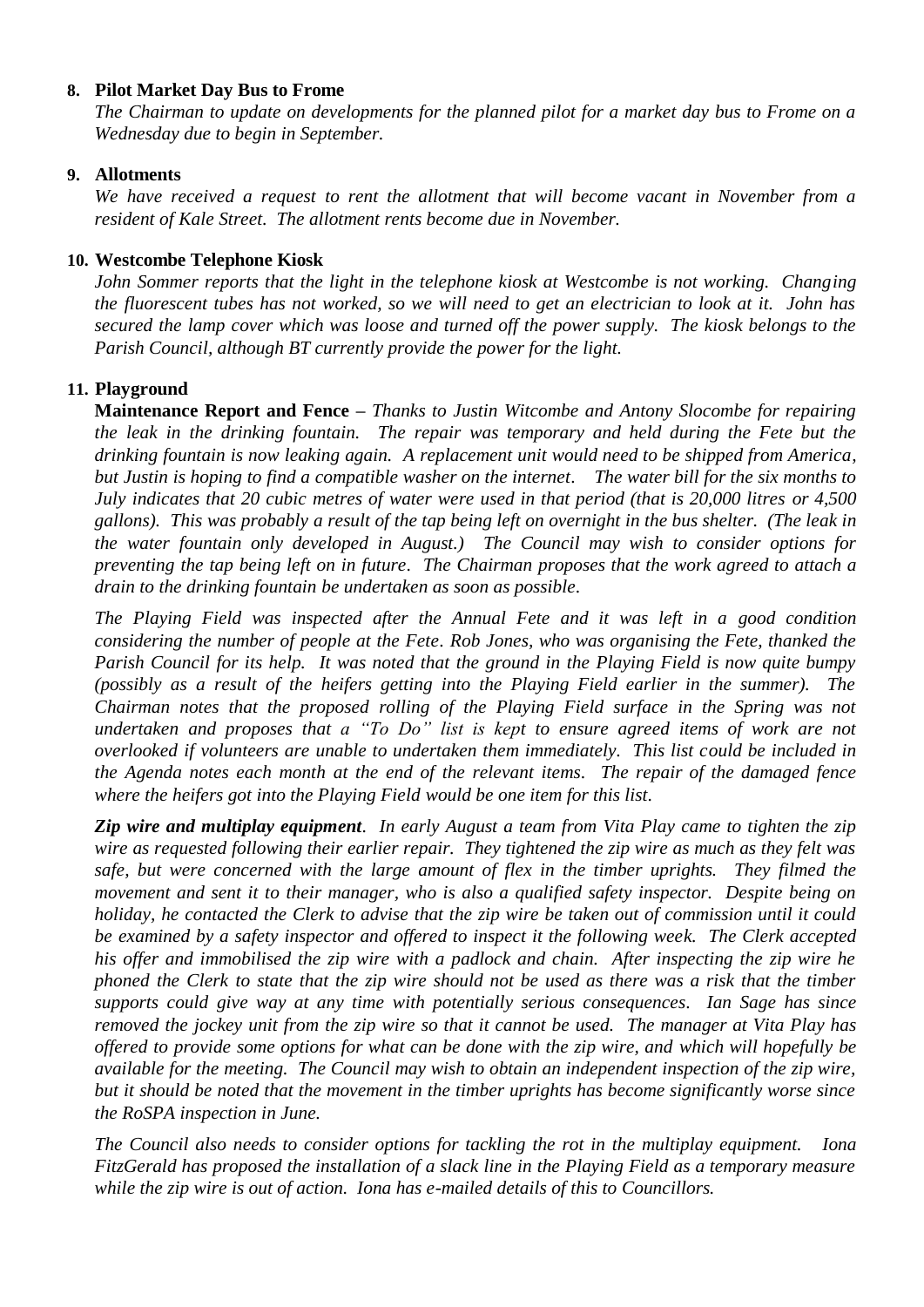#### **12. Planning Applications:**

Planning Application No: 2016/2137/HSE – Proposed single storey extension.

Honeycliff Cottages, Honeycliff, Batcombe. Householder Application.

*Honeycliff Cottages are the two cottages at Honeycliff just before the entrance to the bridleway when coming from Batcombe. The two cottages are at right angles to the road and the proposed extension is on the far end of the cottage furthest from the road.* 

#### Planning Application No: 2016/2153/TCA

Notification of proposed works to trees in a conservation area: Ash (T1) fell to ground level. Batcombe Village Hall, Back Lane, Batcombe. Works/Felling Trees in a CA.

*This is the large Ash tree growing into the boundary wall with Ivy Wall House, which is damaging the wall.*

#### **Planning Application Updates.**

*The District Council has granted permission for the variation of condition 3 on the planning permission for Carrot Hill House allowing the development to be constructed to Level 4 in the Code for Sustainable Houses. The Parish Council had recommended refusal of permission.*

*The District Council decided that prior approval was not required for a steel portal framed barn at Lower Westcombe Farm. Planning permission has been granted for the erection of a garage side extension at Beeches Farm.* 

#### **13. Housing Needs Survey / Community Led Housing Survey**

*The person undertaking the analysis of the results of the Housing Needs Survey for the Community Council for Somerset is currently on leave due to the serious illness of a family member. As a result, the results of the survey will not be available for this meeting and the presentation by Matt Day from the Community Council for Somerset has been postponed until the October meeting.* 

*The National Association of Local Councils have requested a response to the enclosed survey on Community Led Housing by the end of September. Please consider how you feel the Council should respond to those questions asking the view of the Council before the meeting.*

#### **14. Defibrillator for Batcombe**

*This item was deferred from the July meeting. It was agreed to consider this item following the report of a campaign for a defibrillator in the parish on social media. In the past it has been suggested that a defibrillator be placed in the unused telephone kiosk in Westcombe. In his discussions on the Emergency Plan with the Village Hall Trust, the Chairman suggested placing a defibrillator at the Village Hall, although the Trust felt that the Three Horseshoes would be a better location.* 

*To provide a defibrillator, a location would have to be agreed, funds raised and volunteers found to maintain the defibrillator and to take training in resuscitation. A defibrillator costs between £1,000 - £1,500, an external cabinet £600 and there will other costs of installation – the defibrillator has to have a power supply to remain charged. Grants may be available towards these costs. A group would need to be formed to undertake fundraising, organise training and looking after the equipment once installed. This group does not have to be under the direction of the Parish Council, but the Council could decide to take a lead if it wished.* 

#### **15. Administration**

*The Parish Council now has a dedicated e-mail address - [batcombepc@uwclub.net](mailto:batcombepc@uwclub.net) - e-mails sent to this address will go directly to the Parish Council's laptop.* 

*At the request of the Staffing Committee the Clerk has produced a detailed record of hours worked over the year to 31st March 2016. As expected this shows that the first quarter of the year (April to June) is very busy – as a result of the two annual meetings, the end of year accounts, internal and*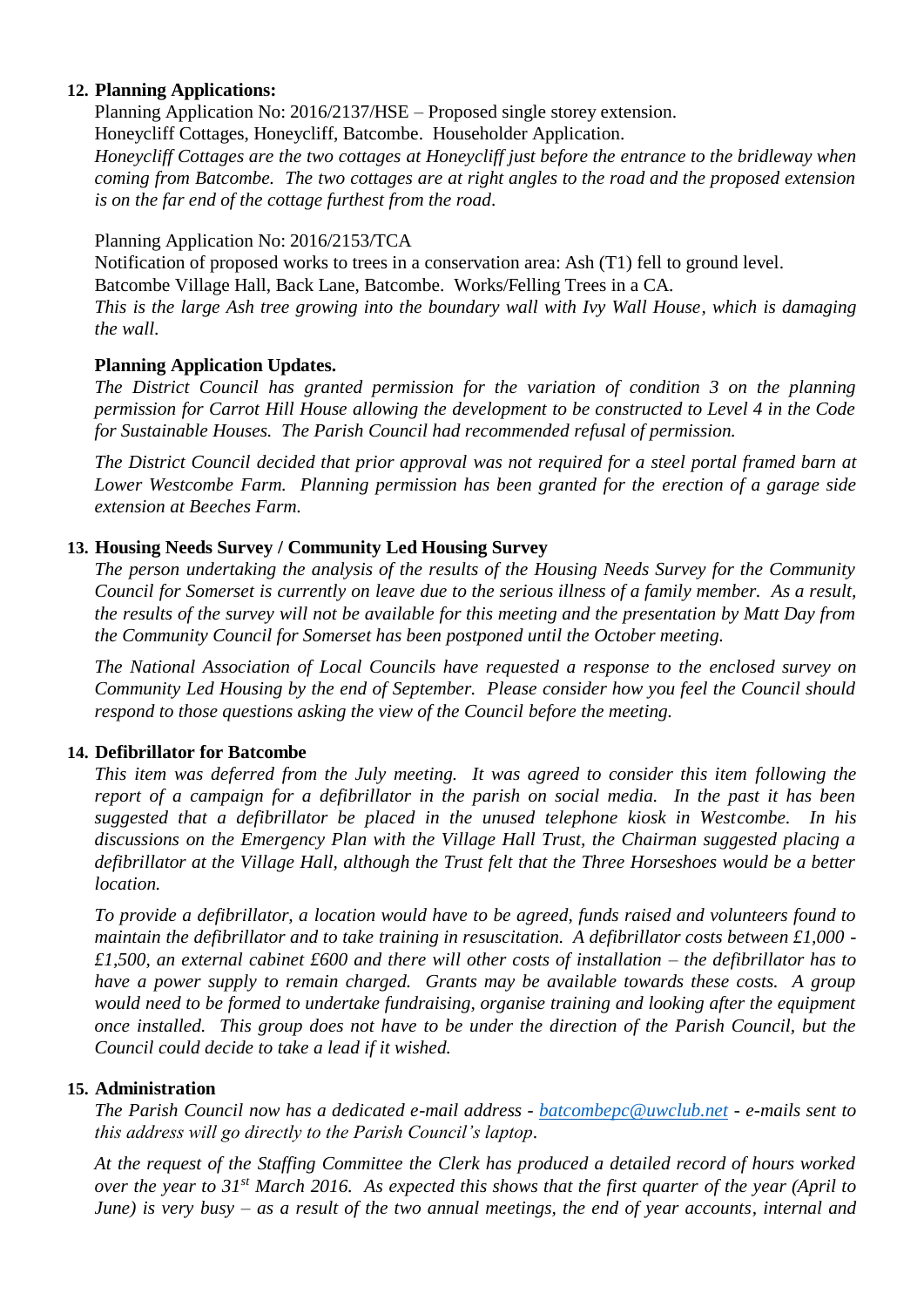*external audits and transparency code requirements. This means that the Clerk works extra hours during this period, which are then made up over the rest of the year, which tends to be less busy. At the end of the year the Clerk had worked 11 hours above the seven hours a week he is paid for – this equates to a quarter of an hour each week.* 

*The Chairman proposes that the Clerk should be paid for these extra 11 hours. The Clerk's Contract of Employment states that additional hours should be reimbursed at the normal rate or the Clerk may take time off in lieu. It goes on to state that additional hours will be reimbursed as time in lieu and that "exceptional" additional hours must be approved by the Council and will then be reimbursed at the normal rate. The Clerk understands this to mean that normally additional hours will be reimbursed by time off in lieu (which is reflected in the established practice of additional hours being worked in the first quarter of the year and then time taken in lieu over the remainder of the year) but exceptional additional hours (for example if the Clerk is asked to take on additional work) need to be approved by the Council beforehand and then will be reimbursed at the normal rate.* 

*The Chairman has asked for an update on progress on the accounts software. This was delayed by waiting for the Parish Council laptop so the software could be loaded on this. The Clerk plans to have an evaluation of the software available for the next meeting.* 

#### **16. External Auditor's Report**

*The external auditor Grant Thornton have returned the Annual Return having completed their audit. No matters had come to their attention "giving cause for concern that the relevant legislation and regulatory requirements have not been met". However, they did wish to bring to the attention of the Parish Council that the Annual Governance Statement (Section 1 of the Annual Return) should be considered, approved and signed before the Accounting Statements (Section 2). This was actually done, but both items were recorded under the same Minute reference. The External Auditor states that the Parish Council should ensure that the Minute references clearly demonstrate that the Annual Governance Statement was approved before the Accounting Statements (i.e. there needs to be a Minute for the approval of each section of the Annual Return instead of considering the whole Return under one item). The Annual Return will be available for inspection at the meeting.* 

#### **17. Bank Reconciliation and Budget Update**

*Our Financial Regulations require that every quarter a bank reconciliation is produced by the Clerk, checked by a member of the Council, and reported to the Council as soon as possible after the end of the quarter. As we only had a short meeting in August this will be the first opportunity to report on the bank reconciliation for the quarter to 30th June.* 

*Financial Regulations also require the Clerk to provide an update on the budget each quarter. The enclosed sheet with four columns of figures shows the accounts for last year, the budget for this year, receipts and payments to date this year and a projection for this year based on expenditure to date.* 

*Receipts are projected to be approximately £1,000 more than the budgeted figure because of the donations for the war memorial wall repairs. To date we have received £451 from the Queen's Birthday street party, £130 from the Somme breakfast and a £200 donation from the local branch of the Royal British Legion. We are expecting a further donation from the local Shoot. If the total donations for the war memorial come to around £1,000, this will mean that expenditure from Parish Council funds will be close to the originally budgeted £600. [Note: the Chairman believes that the budgeted figure for the war memorial wall repair was increased to £1,200 when the budget was set in*  January, although the Clerk has no record of this decision. However, as the precept was not *increased, the additional expenditure would have to have been taken from reserves and so does not make any difference to the financial position.]* 

*The projection for the Playing Field expenditure is £500 over budget because the repair to the zip wire was expected to have been paid in the previous year. The projection does not include any additional expenditure on the Playing Field equipment that may be decided upon.*